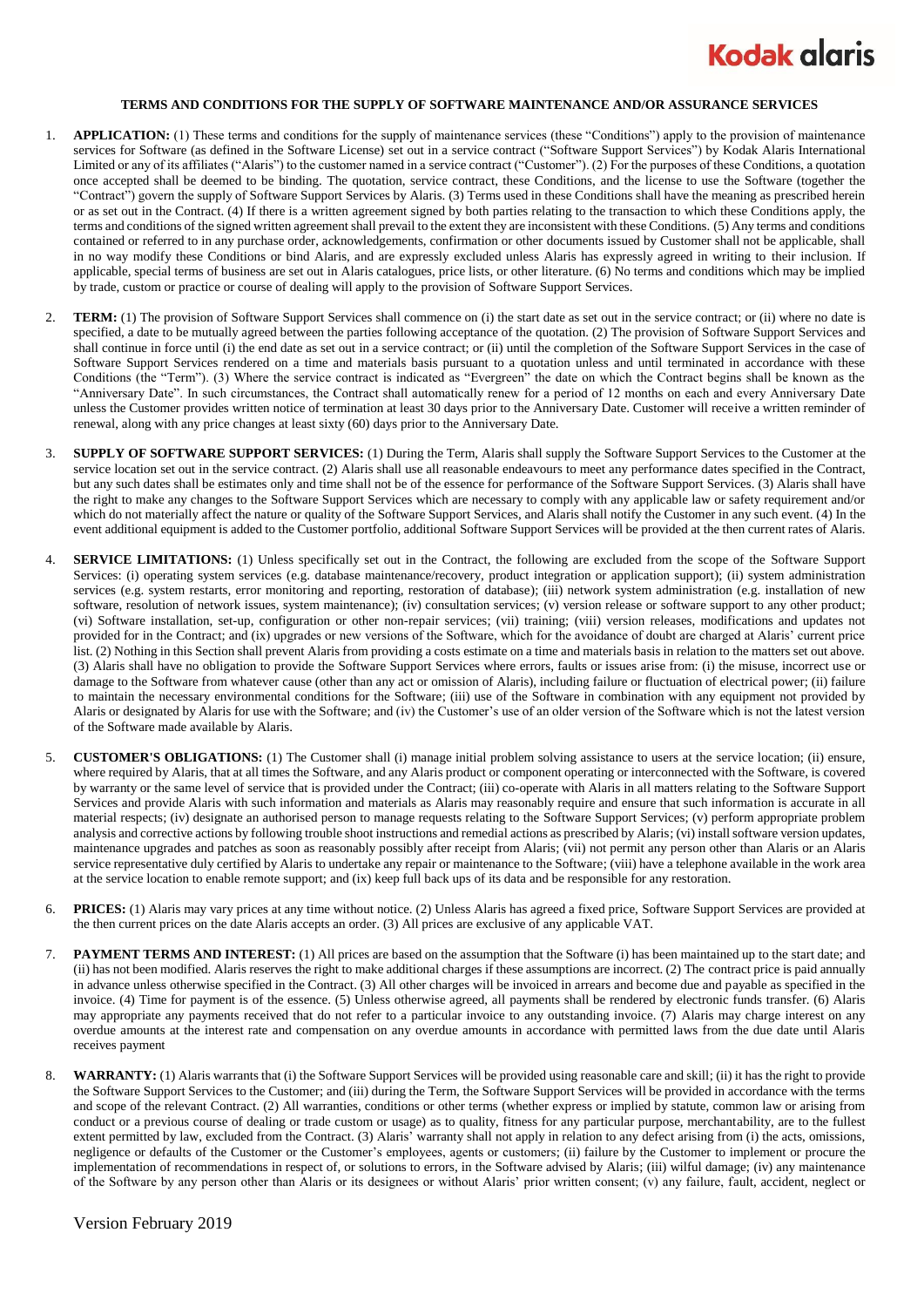misuse of equipment, software or media not supplied by Alaris; and (vi) any breach of Customer's obligations under the Software License, howsoever arising. (4) Customer is not entitled to cancel or withdraw from any Contract or withhold payment of invoices or make deductions on account of Software Support Services claimed to be defective.

- 9. **LIMITATION OF LIABILITY:** (1) If not expressly provided for otherwise in these Conditions, in no event, whether in contract, tort (including in either case negligence), misrepresentation (other than fraudulent misrepresentation), breach of statutory duty or otherwise pursuant to the Contract, shall Alaris be liable for any loss of profits, anticipated savings, revenue, business, loss or corruption of data, loss of use, loss of goodwill, loss due to delay or any indirect, special, incidental or consequential loss or damage whatsoever. (2) Alaris' sole obligation and liability for breach of the warranty set out in Section 8 (1) above, is for Alaris to use commercially-reasonable efforts, at Alaris' expense, to replace software media or modify the Software so that the warranty specified under Section 8 (1) is true. In the event of a warranty claim, Customer shall be responsible for the removal of any defective Software and subsequent replacement of any replacement Software. (3) Subject to (1) and (2), Alaris' aggregate liability for all other claims, whether in contract, tort (including in either case negligence), misrepresentation (other than fraudulent misrepresentation), breach of statutory duty or otherwise pursuant to the Contract, shall be limited to the total price paid by the Customer for the specific Software giving rise to the claim in the 12 months prior to the claim in which the loss or damage occurred. (4) Nothing in the Contract shall be deemed to exclude or limit Alaris' liability in respect of: (i) Loss or damage caused by wilful intent or gross negligence of Alaris or Alaris' officers, employees, agents or contractors; (ii) Injuries to or death of any person, caused by Alaris or Alaris' officers, employees, agents or contractors; or (iii) any other liability which cannot be excluded at law. (5) Any claim for loss or damages, save for in relation to a claim pursuant to (4), must be notified to Alaris within twelve (12) months as from the date on which the damage was caused, failing which such claim is deemed to be waived.
- 10. **INTELLECTUAL PROPERTY:** (1) Customer acknowledges that all intellectual property rights meaning all inventions, patents, registered designs, design rights, database rights, copy rights know-how, trademarks, trade secrets and all other intellectual property rights, and the applications for any of the same and any rights or forms of protection of a similar nature and having equivalent or similar effect to any of them which may subsist anywhere in the world ("Intellectual Property Rights") in the Software Support Services shall belong to Alaris or the relevant third-party owners (as the case may be). (2) Customer shall not cause or permit any third party to cause any damage or endanger the Intellectual Property Rights of Alaris.
- 11. **INDEMNIFICATION:** (1) Without prejudice to any other rights of Alaris, Customer shall indemnify Alaris for any loss suffered by Alaris (including reasonable legal fees and costs) by reason of any use by Customer, Customer's employees, agents or customers, whether arising directly or indirectly, of the Software other than in accordance with the Contract. (2) Customer shall further indemnify and hold Alaris harmless against any loss or damage which it may suffer or incur as a result of the Customer's breach of any third-party additional terms howsoever arising. (3) In the event of a claim, or notification of an intention to make a claim, which may reasonably be considered likely to give rise to a liability under this indemnity ("Claim"), Customer shall: (i) as soon as reasonably practicable, give written notice of the Claim to Alaris specifying the nature of the Claim in reasonable detail; and (ii) not make any admission of liability, agreement or compromise in relation to the Claim. (4) Customer shall have the sole right to conduct Customer shall not, except with the prior written consent of Alaris, consent to entry of any judgment or enter into any settl ement that does not include as an unconditional term the giving by the claimant or plaintiff to Alaris and its affiliates a release from all liability and blame with respect to the Claim.
- 12. **SUSPENSION AND TERMINATION:** (1) If Alaris' performance of any of its obligations under the Contract is prevented or delayed by any act or omission by the Customer or failure by the Customer to perform any relevant obligation ("Customer Default"), Alaris shall without limiting its other rights or remedies have the right to suspend performance of the Software Support Services until the Customer remedies the Customer Default, and to rely on the Customer Default to relieve it from the performance of any of its obligations (to the extent the Customer Default prevents or delays Alaris' performance of any of its obligations). (2) Alaris shall not be liable for any costs or losses sustained or incurred by the Customer arising directly or indirectly from Alaris' failure or delay to perform any of its obligations as set out in the Contract; and the Customer shall reimburse Alaris on written demand for any costs or losses sustained or incurred by Alaris arising directly or indirectly from the Customer Default. (3) Without prejudice to its other rights, Alaris may terminate the Contract or in its sole discretion suspend performance of the Software Support Services immediately by written notice to the Customer in the event that (i) Customer fails to pay any sums due under the Contract; (ii) Customer breaches any terms of the Contract, including failure to install software updates, maintenance upgrades and patches as soon as reasonably possible; (iii) Customer is unable to pay its debts as they fall due, passes a resolution for winding up (other than for the purposes of a solvent amalgamation or reconstruction) or if a court of competent jurisdiction makes an order to that effect, enters into a receivership or liquidation or otherwise ceases to carry on business or an analogous event occurs to Customer in any jurisdiction; or (iv) an event pursuant to Section 15.2 or pursuant to Section 17.6 where such event has persisted for more than 14 days.
- 13. **CONFIDENTIAL INFORMATION:** (1) All non-public, confidential or proprietary information of Alaris, including but not limited to, specifications, samples, patterns, designs, plans, drawings, documents, data, business operations, pricing, discounts or rebates, disclosed by Alaris in connection with the Contract, whether disclosed orally or disclosed or accessed in written, electronic or other form or media, and whether or not marked, designated or otherwise identified as "confidential," shall be deemed to be confidential, to be used solely for the purpose of performing under the Contract and may not be disclosed or copied unless authorized in advance by Alaris in writing. (2) Upon Alaris' request, Customer shall promptly return all documents and other materials received from Alaris and delete any copies made thereof. (3) Alaris shall be entitled to apply for injunctive relief for any violation of this Section. (4) This Section does not apply to information that is: (i) in the public domain; (ii) known to Customer at the time of disclosure; (iii) rightfully obtained by Customer on a non-confidential basis from a third party; or (iv) is required to be disclosed by any applicable law or by order of any Court of competent jurisdiction or any government body, agency or regulatory body, provided that the receiving party shall use all reasonable endeavours to give the disclosing party as much written notice of the disclosure as it reasonably can to enable the disclosing party to seek a protective order or other action protecting the confidential information from disclosure.
- 14. **DATA PROTECTION:** (1) Each party will comply with its obligations in terms of laws and regulations relating to the protection or disclosure of personal data, sensitive data or such other data which is deemed to be 'personal' pursuant to applicable data protection law in force from time to time. (2) Each party shall indemnify, defend and hold the other party harmless against claims resulting from or in connection with the indemnifying party's non-observance or insufficient observance of such obligations or any of its obligations in this Section 14.
- 15. **MAJOR BUSINESS CHANGE:** (1) If in the reasonable opinion of Alaris there is or is likely to be a major change in the business operations of Alaris or the Customer which has or could have an adverse impact on the viability of the provision of the Software Support Services to be supplied to the Customer ("Major Business Change"), Alaris shall notify the Customer and Alaris and the Customer shall meet and discuss in good faith whether the provisions of any Contract between Alaris and the Customer needs to be varied. (2) In the event that the parties cannot agree in good faith on such contract variations within a period of 30 days of the parties meeting, then either party has the right to terminate the Contract between them. (3) Unless otherwise agreed by Alaris and the Customer in writing, the rights and obligations of the parties which have arisen prior to termination shall not be affected and shall stay in full force and effect. For the avoidance of doubt, with effect from the date of termination, Alaris shall have no obligation to